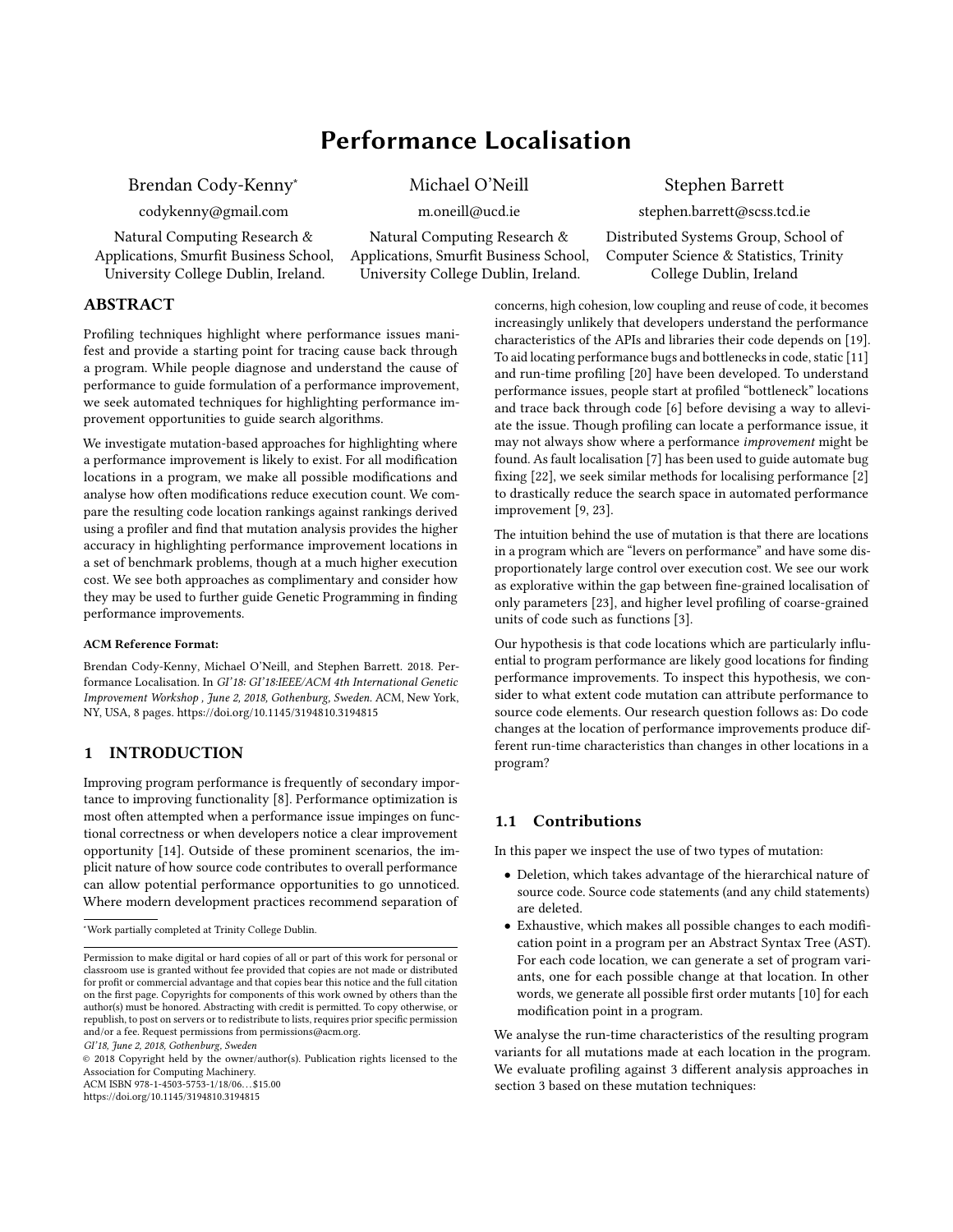- Under deletion [\(subsection 3.2\)](#page-1-1), the difference in performance between the original and variant programs is attributed to all code which was deleted.
- Under exhaustive mutation [\(subsection 3.3\)](#page-2-0), the number of times a program variant shows reduced execution cost is divided by the number of times a mutation results in a compiled program. This approach attributes performance change to finergrained sub-statement modification points (AST nodes) in a program.
- For those code locations where no compilable programs can be produced with a single point mutation, we use deletion analysis values [\(subsection 3.4\)](#page-2-1).

We evaluate these approaches on a set of test problems and find that

- profiling achieves the highest accuracy of all approaches on a small number of specific nodes, but does not generalise across all improvements in our problem set [\(Table 3\)](#page-4-0),
- mutation analysis can, on average, better highlight possible performance improvements [\(Figure 2\)](#page-4-1), and
- there is a significant trade-off between computation time required and accuracy [\(subsection 5.1\)](#page-5-0)

## 2 ILLUSTRATIVE EXAMPLE

We take the scenario where a variable is initialised early in program execution and later determines how many times a loop executes. The execution cost of this variable initialisation is low as the line is only executed once, however a large amount of program execution cost can be attributed to the value of this variable when used as a condition for loop execution.

We construct a variant of BubbleSort with an additional redundant outer loop [Figure 1a.](#page-2-2) A profiler will give this outer loop a very low value in terms of execution cost as can be seen in [Figure 1b,](#page-2-3) therefore taking attention away from a prominent performance improvement opportunity.

The execution count in [Figure 1b](#page-2-3) shows the number of times each statement is executed as a percentage. When an array of size 10 with all elements in reverse order is passed as a, lines 4 & 5 are both executed 200 times. The execution count for each statement will vary depending on the distribution of values within the array. An array of 10 values with a different ordering will produce a different execution count profile and can change the ranking of each statement with respect to the others. If a fully sorted array is passed then statements 5, 6 and 7 will not be executed. A reverse sorted array executes each line the maximum number of times possible and is expected to give the same ranking of statements as input size is increased. If profiling was used in this case to guide automated performance improvement [\[9\]](#page-7-10), it would appear to decrease the chances of finding this performance improvement as effort is spent modifying other locations.

In contrast, deletion analysis shows how much of the program execution cost is attributable to the outer loop. [Figure 1c](#page-2-4) shows the amount of execution cost that is saved when a statement (including any sub-statements) is removed. Execution cost savings

are a percentage of the overall cost of executing the program. Note that as deletion analysis removes a statement inclusive of any sub-statements, percentages are cumulative. When statement 2 is removed the entire body of the method is removed, and so close to 100% of the execution cost is saved. Statement 2 receives a marginally larger percentage and is ranked ahead of statement 3. Deleting line 6 will result in a program which does not compile, in this case the line receives the execution cost saving from its parent statement as all nodes within a statement (and any sub-statements) are given the same value initially.

# <span id="page-1-0"></span>3 PERFORMANCE LOCALISATION TECHNIQUES STUDIED

In this section we further detail the localisation techniques that are compared in our evaluation  $1$  Though many static analysis techniques exist for detecting performance issues, we compare with profiling as it is the most prominent approach in industry and has been used to guide GP for automatic performance improvement [\[9\]](#page-7-10).

# 3.1 Profiling

Our approach to profiling is relatively fine-grained to other approaches which may measure, for example, elapsed time for method execution. We measure the number of times each statement in a program is executed. For each source code statement, as defined in the Java language specification [\[4\]](#page-7-14), we add an instrumentation statement. Each instrumentation statement consists of a function call with a program identifier and the line number for that location. When the instrumented program is run an execution count for each line is gathered.

## <span id="page-1-1"></span>3.2 Deletion Analysis

Deletion analysis was designed in an attempt to shift focus from bottlenecks towards code which has some influence over performance. A program has a statement removed and the resulting program variant is evaluated. Deletion analysis exploits the ordered and hierarchical structure of imperative code as execution cost is attributed to statements which appear earlier in the code and to statements higher in the hierarchy. When a statement contains sub-statements, for example a "FOR", "WHILE" or "IF" statement, the inner block statement and all sub-statements are removed also. The hierarchical structure of imperative code is made accessible by using Abstract Syntax Tree (AST) parsers [\[21\]](#page-7-15). Statements are removed in order of their appearance in a breadth-first approach as per AST structure meaning outer loops are removed before inner loops, with the most nested code being removed last. Using deletion analysis, all AST nodes within a statement are given the same value. While hierarchical information could be similarly gathered by summing profiled execution count for nested statements, deletion mutation also may remove code which impacts performance later in the program.

<sup>&</sup>lt;sup>1</sup>Implementation available at<https://github.com/codykenb/locoGP> in sub-directory locoGP\_eclipse/src/locoGP/experiments in file ExhaustiveChange.java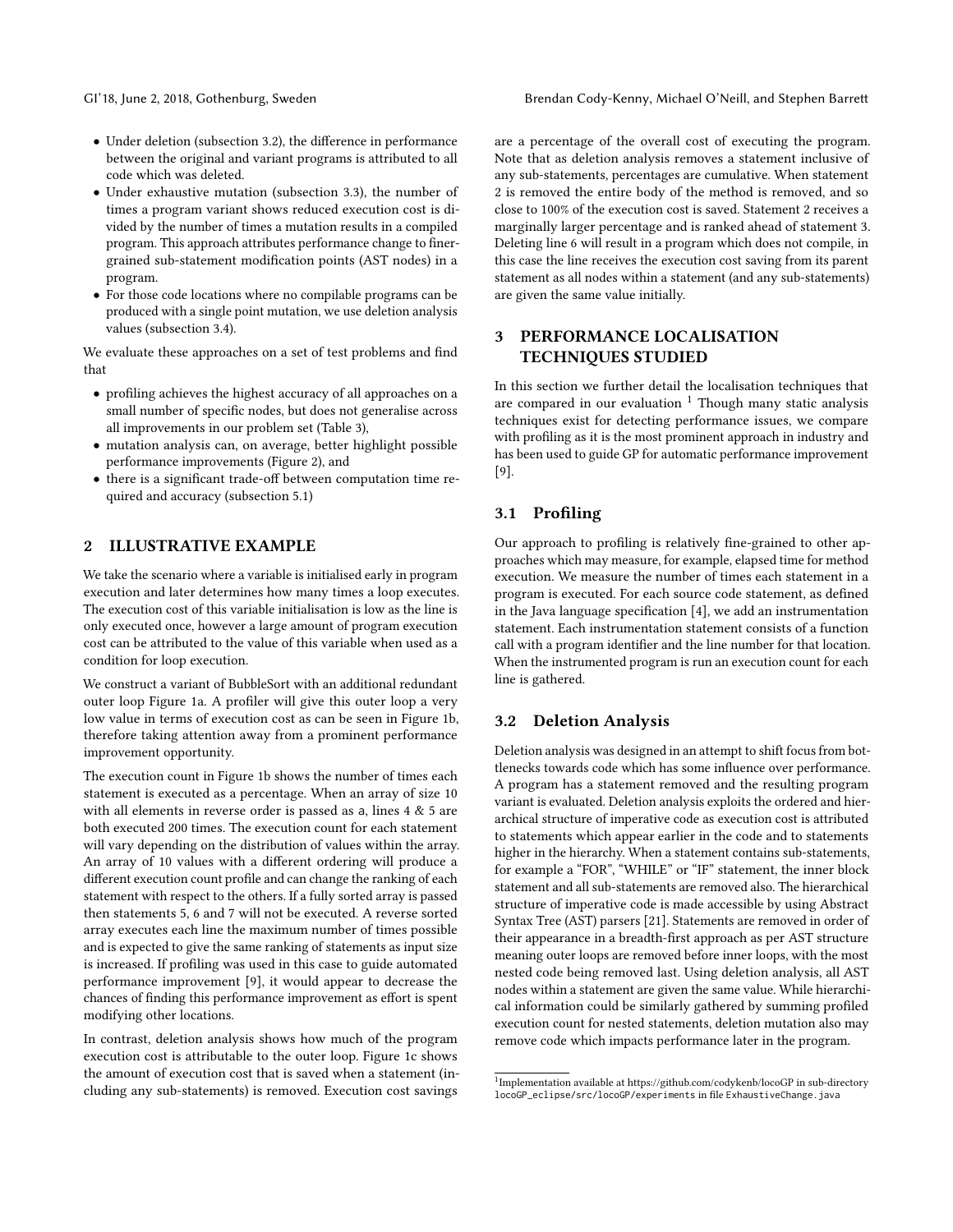

<span id="page-2-2"></span>(a) "BubbleLoops" problem: Bubblesort with an extra redundant outer loop



<span id="page-2-3"></span>(b) Profiler: Execution frequency for each statement

<span id="page-2-4"></span>(c) Deletion Analysis: Execution savings when a statement (including sub-statements) is

<sup>99</sup>.9634%

<span id="page-2-6"></span>Table 1: Exhaustive mutation analysis example on a single line of code taken from the BubbleLoops problem

| Node           | <b>Text</b>  | Value         |  |  |
|----------------|--------------|---------------|--|--|
| $\mathbf{1}$   | for (int $h$ | 1.0           |  |  |
| $\overline{2}$ | int h=0      |               |  |  |
| $\overline{3}$ | h=0          |               |  |  |
| $\overline{4}$ | h            | .6            |  |  |
| $\overline{5}$ | 0            | $\frac{1}{7}$ |  |  |
| $\ddot{6}$     | h < 2        |               |  |  |
| $\overline{7}$ | h            | .16           |  |  |
| 8              | 2            | .85           |  |  |
| 9              | $h++$        |               |  |  |
| 10             |              |               |  |  |

<span id="page-2-5"></span>
$$
NodeVal = \frac{N_{executionreduction}}{N_{compiled}} \tag{1}
$$

Equation 1: Exhaustive Analysis gives each node a quotient value of the number of times the execution cost is reduced, divided by the number of times a compilable program is created.

#### <span id="page-2-1"></span>3.4 Exhaustive and Deletion Combined

Though exhaustive analysis mutates at a sub-statement level, it is still possible that no mutation at a given location is able to produce a compilable, and hence evaluatable, program variant. To alleviate this issue, we use the results of deletion analysis to "fill the gaps" in the results of exhaustive mutation analysis where no single change produced a compilable program.

## 4 METHODOLOGY

We use a set of benchmark problems with known performance improvements<sup>[2](#page-0-0)</sup>.

The majority of these problems were taken from online examples and improvements were found using Genetic Programming (GP)

Figure 1: BubbleLoops problem and profiles deleted

Deletion analysis may not always be applicable for every statement in a program. Consider statement 6 in [Figure 1a](#page-2-2) which initialises the variable k. Deleting this line will result in a program which does not compile and which we cannot evaluate.

#### <span id="page-2-0"></span>3.3 Exhaustive Mutation Analysis

We apply mutation to every node in a program to produce more finegrained rankings of AST nodes (e.g. within a statement). This yields information about statements which could not be evaluated under deletion. For example, any valid change to variable initialisation or the loop condition in the outermost loop (statement 2 in [Figure 1a\)](#page-2-2) is likely to show a pronounced change in the execution cost of the resulting program.

Under exhaustive mutation, a set of program variants is produced by repeatedly replacing an AST sub-tree with every other valid sub-tree as found in the original program as allowed by AST typing. For example, a statement will be replaced by all other statements, or an expression will be replaced with all other expressions in the program. A program P, is made up of a set s of all elements in the program. Let s' be a set of clones of all elements in s. For each element l in s in the program P, a variant program can be generated by exchanging l for each of the elements in s'. Alternative code elements are gleaned from the program itself but we add all language-defined [\[4\]](#page-7-14) operators regardless of whether they are contained in the program. While this appears to produce a large number of costly program evaluations, in practice not all variant programs are compilable or evaluatable (as discussed further in [subsection 5.1\)](#page-5-0).

Each node in a program is attributed a value by taking the number of times a modification resulted in a program with reduced execution cost divided by the number of times a modification resulted in a compilable variant as written in [Equation 1.](#page-2-5)

Example results of values attributed by exhaustive mutation analy-sis to statement 2 in [Figure 1a](#page-2-2) for (int  $h = 0$ ;  $h < 2$ ;  $h$ ++) { are shown in [Table 1.](#page-2-6) It is not possible to modify some nodes in the AST as listed in the table by "-". Where no mutation can be produce a compilable program variant, the value is 0.

<sup>&</sup>lt;sup>2</sup> Available at:<https://github.com/codykenb/locoGP> in sub-directory locoGP\_eclipse/src/locoGP/problems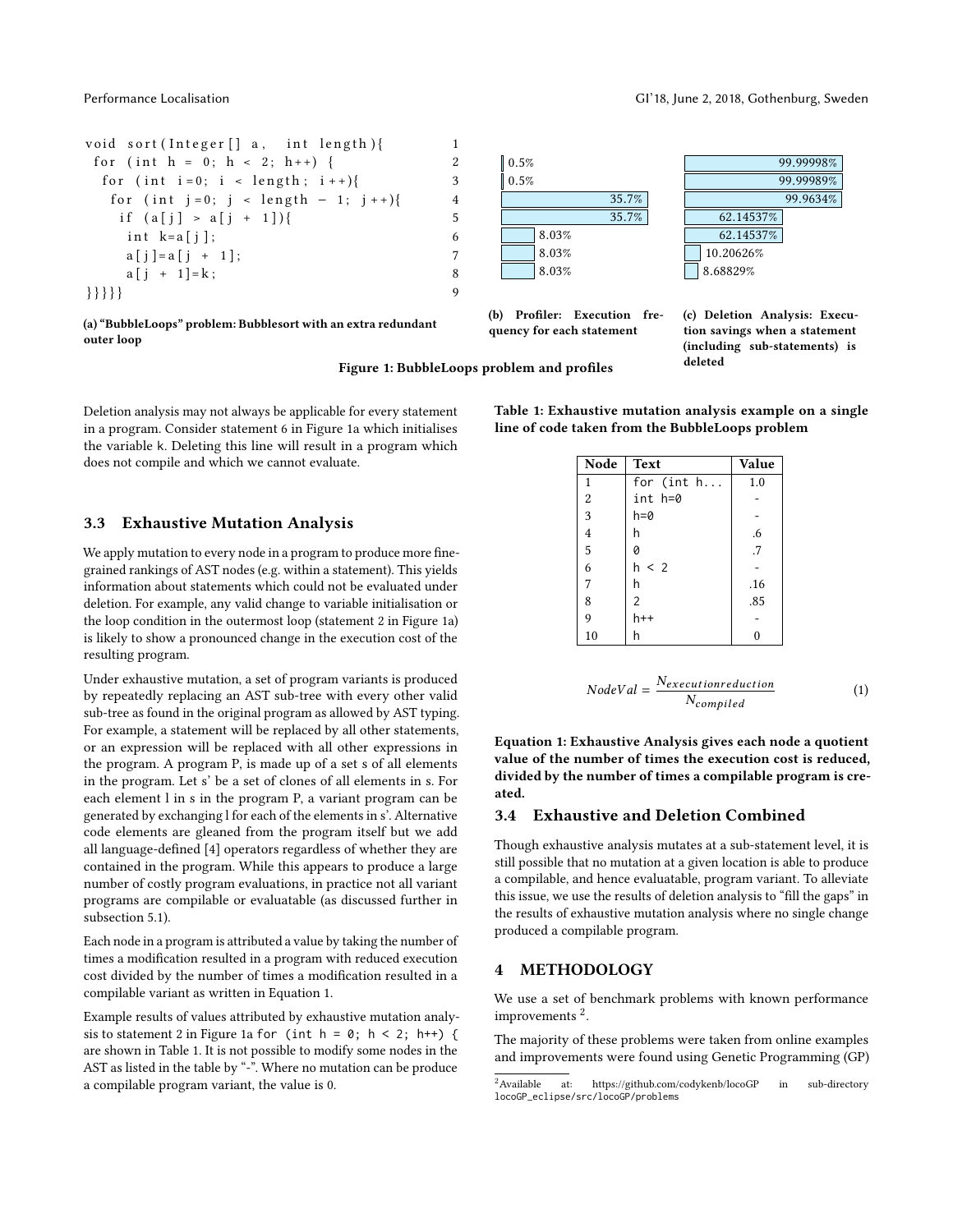GI'18, June 2, 2018, Gothenburg, Sweden Brendan Cody-Kenny, Michael O'Neill, and Stephen Barrett

[\[17\]](#page-7-16). AST nodes where change produces an improved program version are deemed the most important ("improvement" nodes). Improvement nodes are where GP should be applying the most mutation to have the highest chance of finding a performance improvement. We seek a technique which can find this ranking so that it can focus GP to find improvements more quickly. We compare the rankings produced from profiling and performance localisation against our idealised ranking to determine which localisation technique is most accurate. As the goal is to use mutation to highlight performance improvement locations under further mutation, we exclude any mutations which produce performance improvements.

# 4.1 Problem Set

Our problem set consists of a Huffman code-book and sort imple-mentations<sup>[3](#page-0-0)</sup>.

[Table 2](#page-4-2) names the implementations and provides descriptive measures for each program as well as improvement types:

- LOC refers to the number of lines of code in the program
- AST nodes refers to the number of modification points in each program when it is parsed into an Abstract Syntax Tree representation [\[21\]](#page-7-15).
- Imp Nodes refers to the number of nodes in a program which need to change to achieve an improved version of the program. As there are multiple changes which produce the same performance improvement, we use the improvements which give the greatest reduction in execution cost with the smallest number of modifications.
- Improvement refers to the largest percentage improvement in execution cost known for each program [\[17\]](#page-7-16).
- Improvement Types gives a high level description of the known improvement types for each program. For loop unrolling, the important node is the containing block statement.

#### 4.2 Test Cases

Program execution cost is affected by input size and distribution. We use a range of input sizes and distributions to ensure the profile is general. The distribution includes random, fully and reverse sorted ordering. For the Huffman code-book problem five different test cases which include repeated sequences and those without any repeated character.

# <span id="page-3-1"></span>4.3 Comparing Localisation Techniques

We have an idealised "best" ranking of nodes which put "improvement" nodes at the top. These top ranked improvement nodes are required to change to produce a known improvement in each program. Fractional ranking is used as all nodes in a statement jointly share a given ranking.

For each program, each localisation technique produces a ranking for all nodes. The closer an improvement node is to where it should be in the idealised ranking is used as our measure of "accuracy". The

<span id="page-3-0"></span>
$$
PercentRankError = \frac{R_i - R_a}{N_{total}}
$$
 (2)

Equation 2: Percentile Ranking Error measure calculated for each improvement node.  $R_i$  is ideal ranking,  $R_a$  is actual derived ranking, and  $N_{total}$  is total number of nodes in the program.

distance an improvement node is from where it should be in our idealised ranking is what we use as our "ranking error" measure. We normalise the ranking error for each node by dividing it by the number of nodes in the overall program to find at what percentile the node is placed.

For each technique we compare the percentile ranking error of each important node across all problems. This gives us 48 important nodes across all problems for comparison. We also do pair-wise comparison between techniques to be sure there is a statistically significant difference between them directly. We find the difference between the approaches by subtracting the percentile rankings of the important nodes. We use a bootstrapping technique to analyse these differences. We sample randomly from these differences 100 times, with replacement, and calculate the average. This is repeated 100 times. This bootstrap approach gives an estimator for mean and approximate 95% confidence intervals are given by the 0.015 and 0.975 quantiles.

We further summarise results by looking at nodes ranked in the upper 50th percentile of all nodes. Nodes which have a ranking in the upper 50th percentile of all nodes represent instances where profiling can be said to have been "accurate". As increasing the ranking of one node reduces the ranking of another, where an improvement node is in the lower 50th percentile of all nodes then the technique can be said to be "deceived".

A normalised percentile ranking error is the distance a node is ranked from its ideal ranking, divided by the number of nodes in that program [\(Equation 2\)](#page-3-0). This captures false negatives. We do not focus on false positives as their presence does not prevent GP from finding an improvement. What is important for GP is that all improvement nodes are ranked highly.

## 5 RESULTS

The four performance localisation techniques, Profiling, Deletion, Exhaustive, and Deletion with Exhaustive gap filling (Ex & De), are compared for accuracy in [Table 3.](#page-4-0)

We show a split at the 50th percentile to make the point that using a probability distribution over these accuracy values will result in some cutoff point where nodes below will receive lower importance and those above will receive higher importance (in comparison to a scenario where all nodes have the same ranking or importance). We can conceive of importance being only those nodes which are in the top 1% of all nodes. In such a scenario, profiling is the only approach which would designate any improvement node as important. Profiling would be considered best in this scenario but would only highlight a single improvement node as important. The lower

 $3$ Long-form code listings for all programs in our problem set is available at: [https:](https://codykenb.github.io/locoGP/locoGP-ImprovementsFound.html) [//codykenb.github.io/locoGP/locoGP-ImprovementsFound.html](https://codykenb.github.io/locoGP/locoGP-ImprovementsFound.html)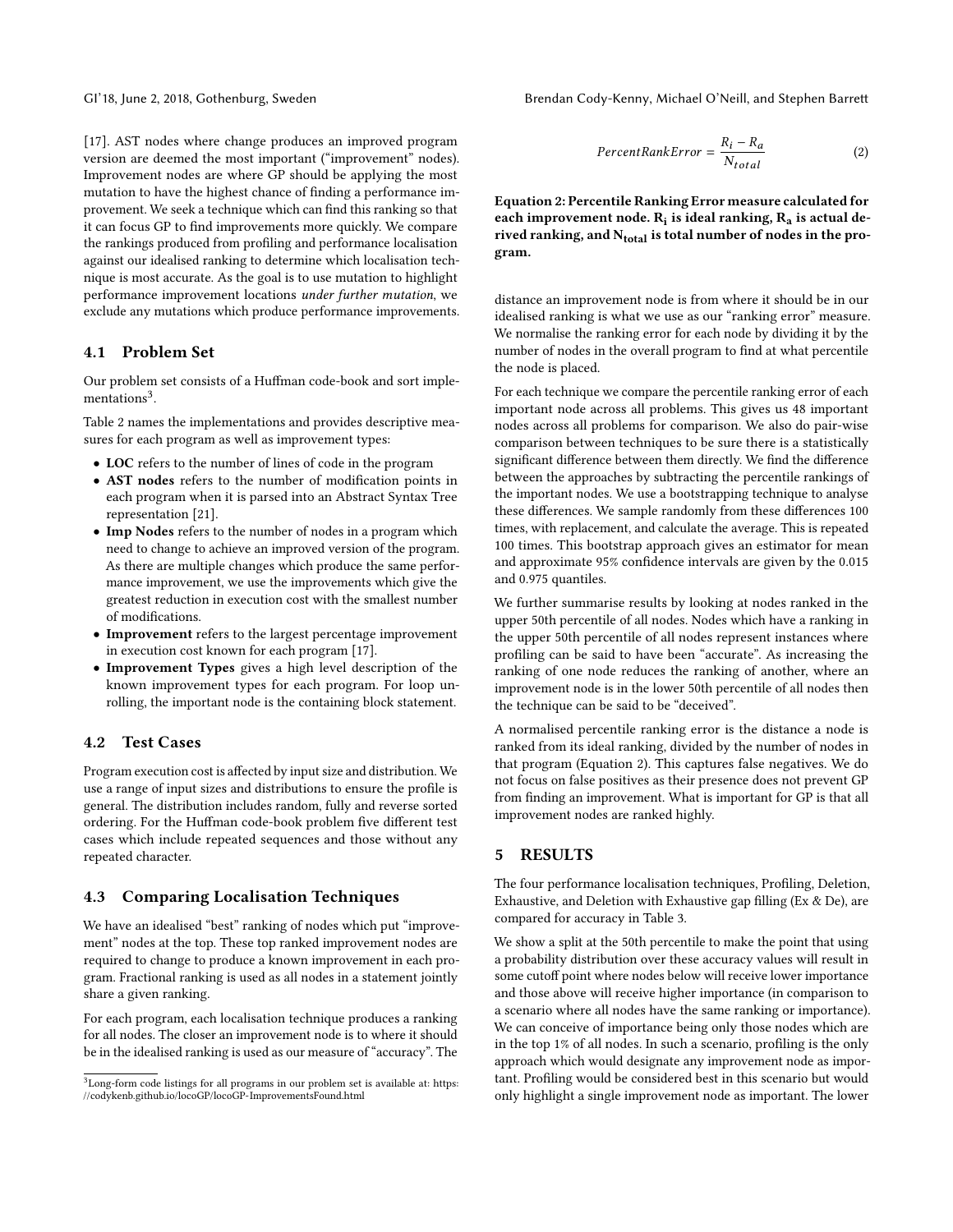<span id="page-4-2"></span>

| <b>Problem Name</b>   | <b>LOC</b> | <b>AST Nodes</b> | <b>Imp Nodes</b> | Imp   | <b>Improvement Type</b>                      |
|-----------------------|------------|------------------|------------------|-------|----------------------------------------------|
| <b>Insertion Sort</b> | 13         | 60               | 5                | 9%    | Loop unrolling                               |
| Bubblesort            | 13         | 62               | 3                | 45%   | Redundant Traversal (exclude sorted portion) |
| BubbleLoops           | 14         | 72               | 5                | 71%   | Redundant Traversal (exclude sorted portion) |
| Selection Sort 2      | 16         | 72               | 4                | 11%   | Removed redundant increments during tests    |
| Selection Sort        | 18         | 73               | 4                | $2\%$ | Removed redundant array access               |
| Shell Sort            | 23         | 85               | 3                | 5%    | Various changes in increment size            |
| Radix Sort            | 23         | 100              | 6                | 3%    | Reduced iteration, comparison with 0         |
| <b>Ouick Sort</b>     | 31         | 116              | 4                | 54%   | Reduced iterations, remove tests             |
| Cocktail Sort         | 30         | 126              | 4                | 15%   | Cloned and perforated loops (loop unrolling) |
|                       |            |                  |                  |       | Redundant Traversal (exclude sorted portion) |
| Merge Sort            | 51         | 216              |                  | 5%    | Remove redundant array clone                 |
| Heap Sort             | 62         | 246              | 6                | 41%   | Remove redundant array access and assignment |
| Huffman Code-book     | 115        | 411              | 3                | 43%   | Redundant Traversal (exclude sorted portion) |

#### Table 2: Problem Improvement Overview

we place the threshold for importance as a percentile, the larger the combinations of those nodes become. The more of the important nodes we want to include as important, the more program nodes we must consider. To include all important nodes we must consider all nodes in the program, which does not help us reduce the number of nodes worth considering important. The more nodes we consider, the exponentially more combinations we need to consider.

When interpreting [Table 3](#page-4-0) we consider Exhaustive with Deletion (Ex & De) to be the best as this approach places the largest number of improvement nodes in the upper 50th percentile. The three mutation-based approaches also put a majority of the improvement nodes in the upper half of all nodes.

compared with Deletion, and 3.6 percentage points higher still when using Exhaustive with Deletion.

[Figure 2](#page-4-1) also cross validates our evaluation as the differences in improvement node percentiles correlate with the ordering (though not magnitude) of which techniques are more accurate than others in [Table 3.](#page-4-0) The difference between the number of improvement nodes ranked in the upper half of all nodes as shown in [Table 3](#page-4-0) (Deletion ranks more nodes in upper half than Profiling, Exhaustive more than Deletion, and Exhaustive & deletion gap filling further more still than Exhaustive alone).

<span id="page-4-0"></span>

|         |  | Table 3: The accuracy of performance localisation tech- |  |
|---------|--|---------------------------------------------------------|--|
| niques. |  |                                                         |  |

| Accuracy  | Profiler | Deletion       | Exhaustive |    |
|-----------|----------|----------------|------------|----|
| 99-100%   |          | 0              |            |    |
| 90-99%    |          | 8              | 9          | 11 |
| 80-90%    |          | 2              | 9          | 6  |
| 70-80%    | 3        | 10             |            | 5  |
| 60-70%    | 3        | 6              | 5          | 9  |
| 50-60%    | 2        | 4              | 2          | 5  |
| 40-50%    | 2        | 3              | 4          |    |
| 30-40%    | 6        | $\overline{2}$ | 5          | 3  |
| 20-30%    | 10       | 5              |            | 6  |
| 10-20%    | 2        | $\overline{2}$ |            | 2  |
| $0 - 10%$ | 5        |                |            |    |

We further show a pair-wise comparison of the approaches using a bootstrap statistical technique (as described in [subsection 4.3\)](#page-3-1) over the differences of percentiles for each improvement node. [Figure 2](#page-4-1) shows pairwise differences between Profiling, Deletion, Exhaustive, and Exhaustive combined with Deletion. On average, improvement nodes are ranked roughly 2.75 percentage points higher under Deletion analysis when compared with a Profiler, 6.25 percentage points higher under Exhaustive analysis when

<span id="page-4-1"></span>

Figure 2: Comparison of the differences between node percentile rankings for the four different approaches

Table [4](#page-5-1) shows descriptive summary values for each technique (Long form results are available [\[1\]](#page-7-17).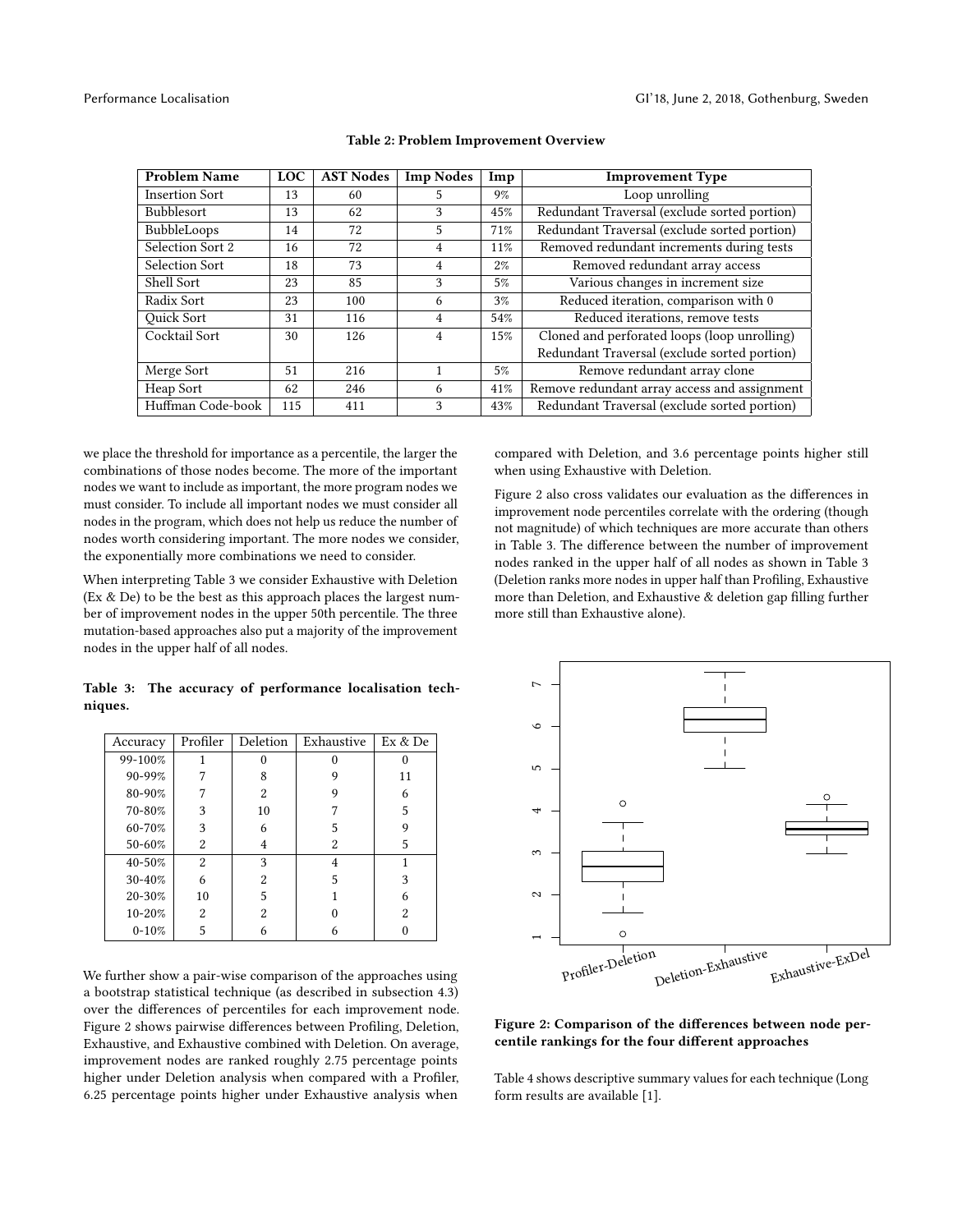<span id="page-5-1"></span>

Table 4: Summary

|                                  | Prof           | Del | Exh | Ex & Del |
|----------------------------------|----------------|-----|-----|----------|
| Nodes: most accurate (out of 48) | 13             | 10  | 13  | 12       |
| Nodes: least accurate            | 15             | 19  | 8   | 6        |
| Nodes: ranked in upper half      | 23             | 30  | 32  | 36       |
| Nodes: ranked in lower half      | 25             | 18  | 16  | 12       |
| Problems: only accurate nodes    | $\overline{4}$ | 4   | 5   | 5        |
| Problems: majority deceived      | 6              | 2   | 2   | 2        |
| Best on Problems                 |                |     | 4   |          |

Nodes most accurate shows for how many nodes each technique is the most accurate of all techniques. Profiling has the highest accuracy values on the most nodes (13 out of a total of 48 important nodes).

Nodes least accurate sums the number of improvement nodes each technique attributes the lowest ranking of all techniques. Deletion analysis gives the lowest ranking to the most nodes when compared with all other techniques.

Nodes ranked in upper half and Nodes ranked in lower half show a sum of the number of nodes ranked above and below the 50th percentile respectively.

Problems with only accurate nodes counts the number of problems which do not contain any improvement nodes ranked in the lower 50th percentile.

Problems majority nodes deceived shows a less stringent count of the number of problems where a majority of the improvement nodes are ranked in the lower half of all nodes. Where a majority of nodes are given a low ranking a technique can be said to be "deceived" as to the location of an improvement.

Best on Problems refers to when a technique has given a majority of nodes the highest ranking.

Although profiling is accurate on 23 nodes across 8 problems, it is also deceived on a majority of the improvement nodes in 6 of the problems. It did however perform better than any other approach on 3 of the 12 problems including the Huffman Code-book problem which is the largest in our test set.

The use of Exhaustive analysis with deletion refinement ("Ex & Del" in table [4\)](#page-5-1) was least deceived of all techniques across all nodes, with only 12 nodes lower than the 50th percentile of all nodes. It was deceived on at least 1 node in 7 of the 12 problems and was deceived on the majority of important nodes in 2 of the problems. It also has the highest accuracy on 12 of the 48 important nodes. It performs the best across 4 of the problems.

In these results we assume that if an approach is deceived on a majority of important nodes in a problem, it is likely that it will take longer to find an improvement as GP modifies other locations in the program. If half or more of the nodes are ranked highly, then it is likely that the approach will help GP find at least one of the possible improvements more quickly.

We consider a technique's ability to avoid being deceived as being more important than being the most accurate. We expect that there is some threshold value below which the use of a technique to guide a search process would lower the chances of finding an

GI'18, June 2, 2018, Gothenburg, Sweden Brendan Cody-Kenny, Michael O'Neill, and Stephen Barrett

improvement. Effort spent modifying irrelevant nodes is effort that is not spent on important nodes. Due to this, we can hypothesise that a search algorithm would be delayed in finding performance improvements when focusing too much search effort on irrelevant nodes.

This is most obviously exemplified in the hand-crafted "BubbleLoops" problem, where an extra redundant outer loop has been added to Bubblesort. Profiling attributes a very low ranking to locations where simple changes which would half the execution cost of the program. Other examples which were not specifically crafted to be deceptive problems include Selection 2, Selection, Shell, Radix and Cocktail sort.

## <span id="page-5-0"></span>5.1 Computational Cost of Analysis

As can be seen in Figure [3,](#page-6-0) profiling is the cheapest analysis to perform as instrumentation only need be performed once and a single execution of a program is needed to gather results. Even if we use profiling to find each statement's sensitivity to input size [\[2\]](#page-7-9), we may only need use a small number of test cases to find this information. As evaluation time dominates, we use this as our measure of computational cost. We take profiling to cost a single evaluation.

When a program is mutated, variant programs can be categorised as (1) not compilable, (2) infinite Loop, (3) run-time Error where functionality & execution cost differs from original program, (4) functionally degraded where functionality & execution cost differ. (5) more expensive (only execution cost differs from original program), (6) identical to original program in terms of functionality and execution cost and (7) less expensive in terms of execution cost. Previous results indicate that a large proportion (71 - 84%) of variant Java programs do not compile [\[17\]](#page-7-16) although these values are found under a wider range of mutations than considered here (statement cloning is allowed).

All statements in a program can be legally deleted per the Java syntax due to the context insensitive nature of its grammar regarding statements. Deletion analysis, as implemented, requires instrumentation for every variant program. As we create a variant program by deleting each statement the number of evaluations required is almost linear to the number of statements in a program. In practice it is slightly less than linear as deleting some lines of code results in a program variant which does not compile and does not need to be evaluated. Evaluating whether a program does not compile is quicker relative to the time it takes to fully evaluate a runnable program. Deletion based localisation strikes a balance between being relatively accurate across many problems and having an execution cost linear with program size.

On the face of it, exhaustive analysis for a program containing n elements gives  $2^n$  combinations. Evaluation is not required where a single point mutation is not possible due to the Java type system, for duplicate code elements or for programs which do not compile. Unfortunately we can not exclude programs with infinite  $\text{loops}^4$  $\text{loops}^4$  and runtime errors. In any case, exhaustively mutating all

 $^4\mathrm{As}$  we cannot determine for how long a program will execute, we somewhat arbitrarily choose a practical timeout of 2.5 times the program's execution.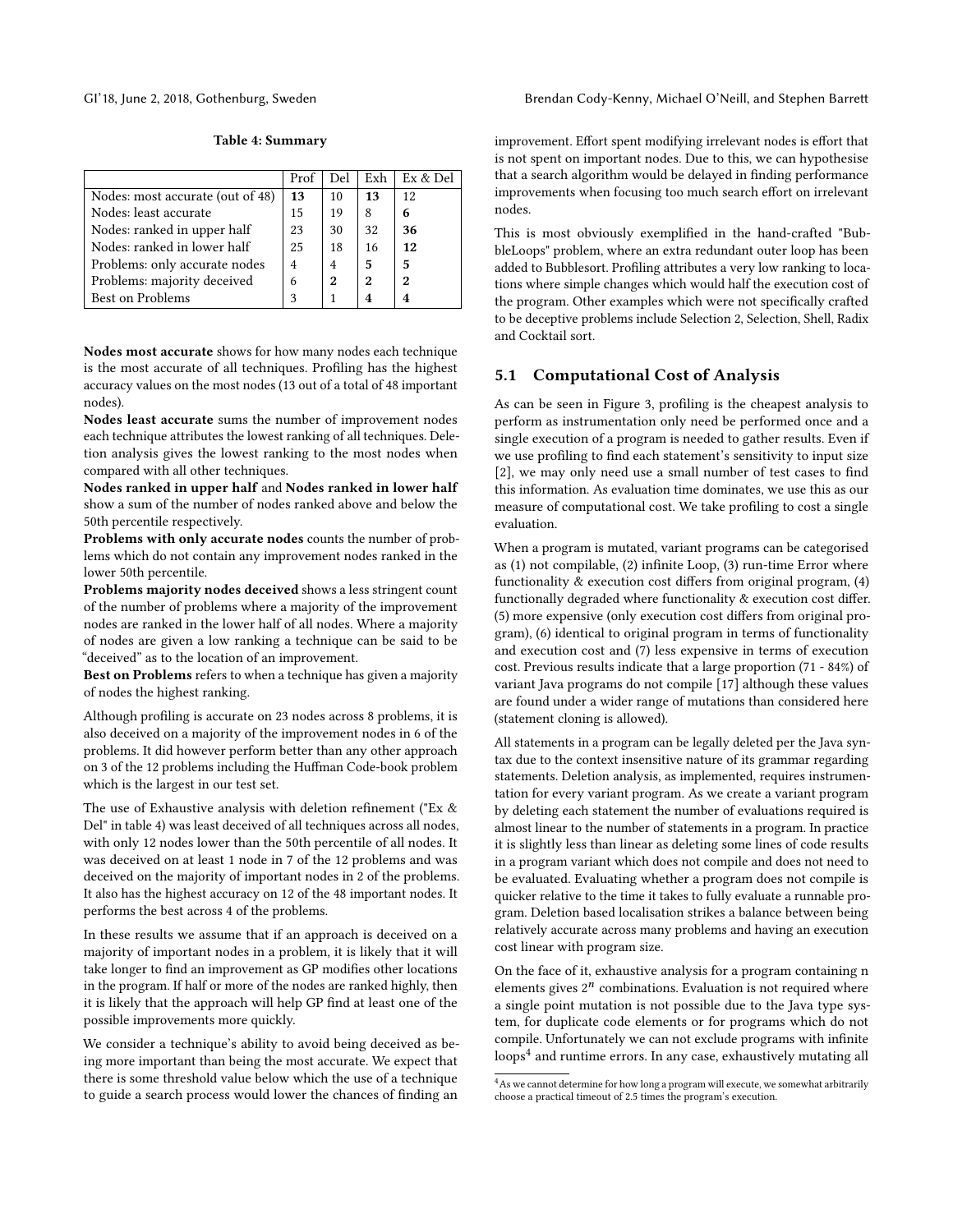code elements with all other elements in a program is practical for the relatively small programs in our test set. Although many replacements are not possible due to language typing constraints as enforced by the AST representation used, exhaustive mutation remains expensive, requiring the attempted replacement of every node with every other node. Many replacements will result in programs which can be quickly found to not compile, and therefore do not incur the comparatively large evaluation cost of repeat variant program execution with several different test input values.

<span id="page-6-0"></span>

Figure 3: Comparison of the cost of analysis between Exhaustive, Deletion and Profiling. Profiling is flat, requiring only one evaluation. Deletion is linear with program size. Exhaustive is exponential in relation to the number of AST nodes free to be modified.

#### 5.2 Threats to validity

The main threat to validity of our results is the size of the problem set with the concern being that our results do not generalise outside this set. This issue is of particular concern due to the limited variety of program type in our set; all but one of our test programs implements a sorting algorithm. Though the problem set of Sort and Huffman Codebook problems appears to be varied enough to make ranking improvement nodes highly across all problems currently unattainable, there remains a potential issue that the approach of exhaustive mutation and deletion analysis has been specialised to the algorithms in our problem set. Adding problems to the test set with particular attention paid to choosing a wider variety of problem types would reduce this concern. The length of programs is

relatively small which calls into question how accuracy is affected when analysis is performed over much larger programs. As we use a sum total of execution cost it may be more difficult to measure how a mutation affects the overall cost. Our current intuition is that the accuracy of mutation-based performance localisation decreases with program length, though this would require further experimentation to validate.

The important nodes listed in our tables are sometimes part of multiple possible improvements. There are dependencies amongst some of the nodes where modifications must be made in a certain sequence to yield an improved program making some improvements easier to find than others. Not all nodes are equal, given that a change in some may produce low functionality programs and are dependent on other modifications. As not all nodes are equal in terms of dependencies a simple summation summary may not appropriately capture a localisation techniques accuracy. If a majority of important nodes in a program are highly accurately identified it may not improve search where these nodes depend on one specific node which has unfortunately been misidentified. The "importance" of nodes is thus not uniform. This concern can be addressed by a closer inspection of how "difficult" each improvement is to achieve. If an improvement requires multiple changes to the program it can be said to be more difficult to find than an improvement requiring only a single modification.

### 6 DISCUSSION

The major advantage of Profiling is the relatively low computational cost required. A single run of an instrumented program is enough to profile. Deletion analysis requires a program execution for each statement in a program though is more accurate on average. Exhaustive mutation is more accurate still but also considerably more expensive to perform.

The problem size we use is relatively small and there is a potential limitation especially with exhaustive mutation regarding scalability. A potential solution might be to use a hybrid of approaches. Deletion analysis could be used initially to find what statements influence execution cost the most. If removing the outermost loop reduces execution cost by some small fraction of overall cost, it may not be worth deleting and executing further nested statements. At some depth in the program subtree deletion analysis can be skipped where execution cost savings are negligible. Once deletion analysis has identified the most influential lines of code, exhaustive mutation can then be used sparingly to only distinguish between nodes within highly influential statements. Such an approach would further exploit the hierarchical structure of source code.

We use our results to say that the location of a performance bottleneck, as typically found using a profiler, does not always highlight potential performance improvements. When a performance improvement receives a low ranking, a search algorithm such as GP will be less likely to find the improvement than had there been no node ranking at all.

The cost of performing mutation can be offset in scenarios when mutation is performed for other purposes such as mutation testing [\[5\]](#page-7-18) or genetic improvement [\[16,](#page-7-19) [22\]](#page-7-8) (which utilises GP in many